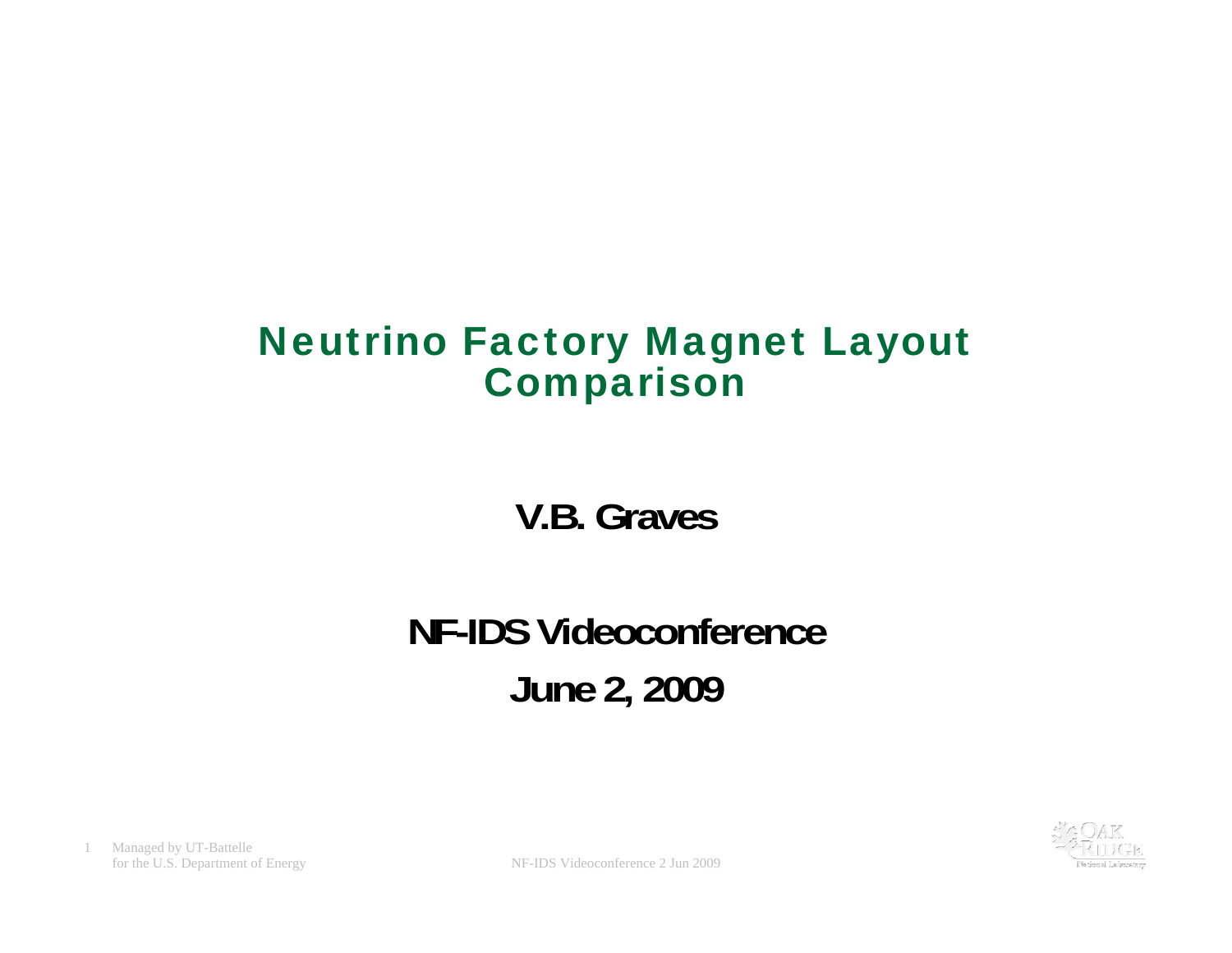### Purpose

- **Compare the geometric parameters of the Cryostat 1 magnets in the Neutrino Factory Study 2 and Study 2A documents**
- **Compilation of magnet geometry data**

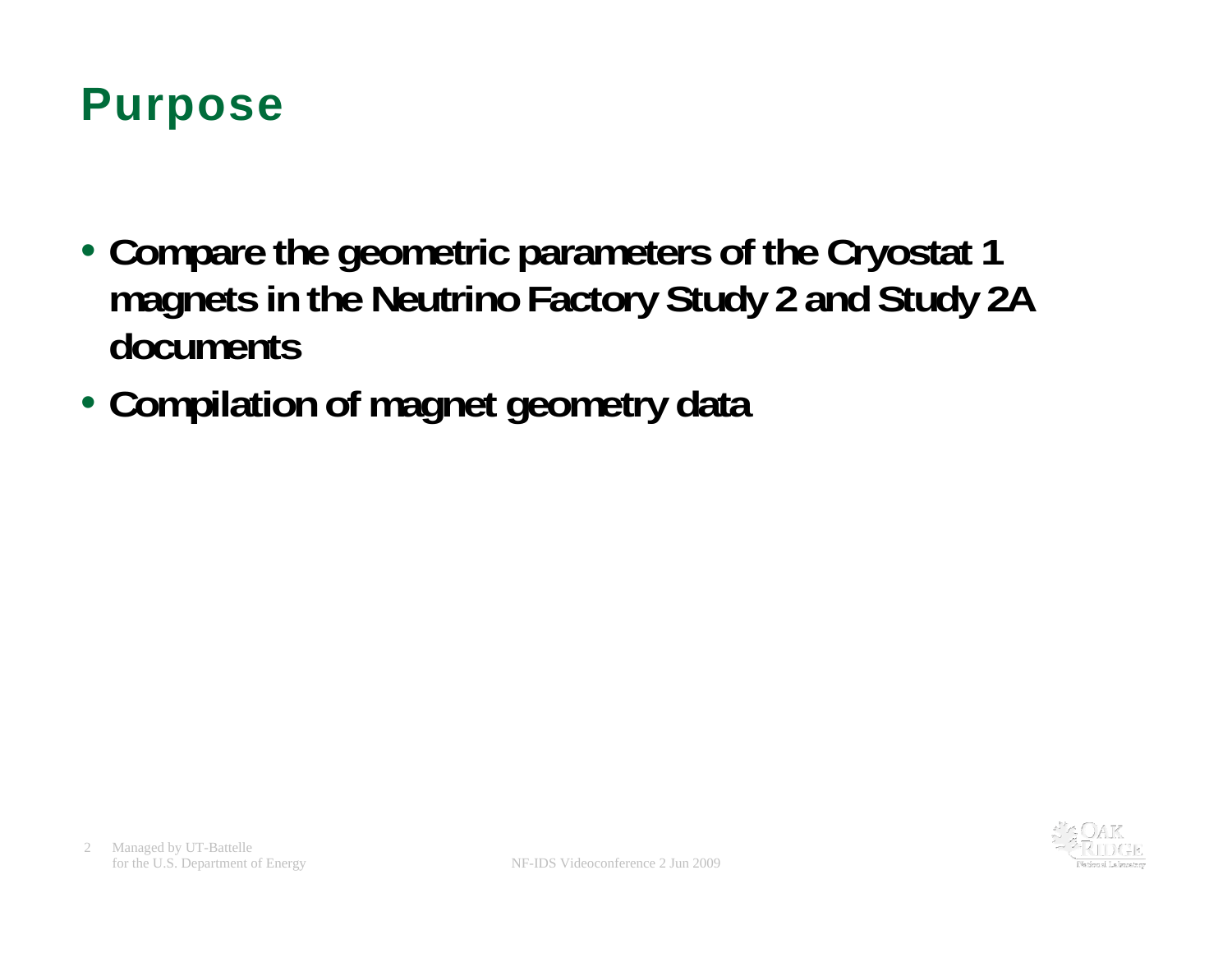## Study 2 Table 3.2

|          | z      | Gap       | $\Delta z$ | $R_i$ | $_{\Delta R}$ | I/A        | nI        | nIl    |
|----------|--------|-----------|------------|-------|---------------|------------|-----------|--------|
|          | m)     | $\rm (m)$ | $\rm (m)$  | (m)   | (m)           | $(A/mm^2)$ | (A)       | (A-m)  |
| Fe       | 0.980  | 0.980     | 0.108      | 0.000 | 0.313         | 0.00       | 0.00      | 0.00   |
|          | 1.088  | 0.000     | 0.312      | 0.000 | 0.168         | 0.00       | 0.00      | 0.00   |
| Cu coils | 1.288  | $-0.112$  | 0.749      | 0.178 | 0.054         | 24.37      | 0.98      | 1.26   |
|          | 1.288  | $-0.749$  | 0.877      | 0.231 | 0.122         | 19.07      | 2.04      | 3.74   |
|          | 1.288  | $-0.877$  | 1.073      | 0.353 | 0.137         | 14.87      | 2.18      | 5.78   |
| SC coils | 0.747  | $-1.614$  | 1.781      | 0.636 | 0.642         | 23.39      | 26.77     | 160.95 |
|          | 2.628  | 0.100     | 0.729      | 0.686 | 0.325         | 25.48      | 6.04      | 32.23  |
|          | 3.457  | 0.100     | 0.999      | 0.776 | 0.212         | 29.73      | 6.29      | 34.86  |
|          | 4.556  | 0.100     | 1.550      | 0.776 | 0.107         | 38.26      | 6.36      | 33.15  |
|          | 6.206  | 0.100     | 1.859      | 0.776 | 0.066         | 49.39      | 6.02      | 30.59  |
|          | 8.000  | $-0.065$  | 0.103      | 0.416 | 0.051         | 68.32      | $_{0.36}$ | 1.00   |
|          | 8.275  | 0.172     | 2.728      | 0.422 | 0.029         | 69.27      | 5.42      | 14.88  |
|          | 11.053 | 0.050     | 1.749      | 0.422 | 0.023         | 75.62      | 3.00      | 8.18   |
|          | 12.852 | 0.050     | 1.750      | 0.422 | 0.019         | 77.37      | 2.61      | 7.09   |
|          | 14.652 | 0.050     | 1.749      | 0.422 | 0.017         | 78.78      | 2.30      | 6.22   |
|          | 16.451 | 0.050     | 1.750      | 0.422 | 0.015         | 79.90      | 2.07      | 5.59   |
|          | 18.251 | 0.050     | 2.366      | 0.422 | 0.013         | $-0.85$    | 2.53      | 6.80   |

Table 3.2: Solenoid coil geometric parameters.

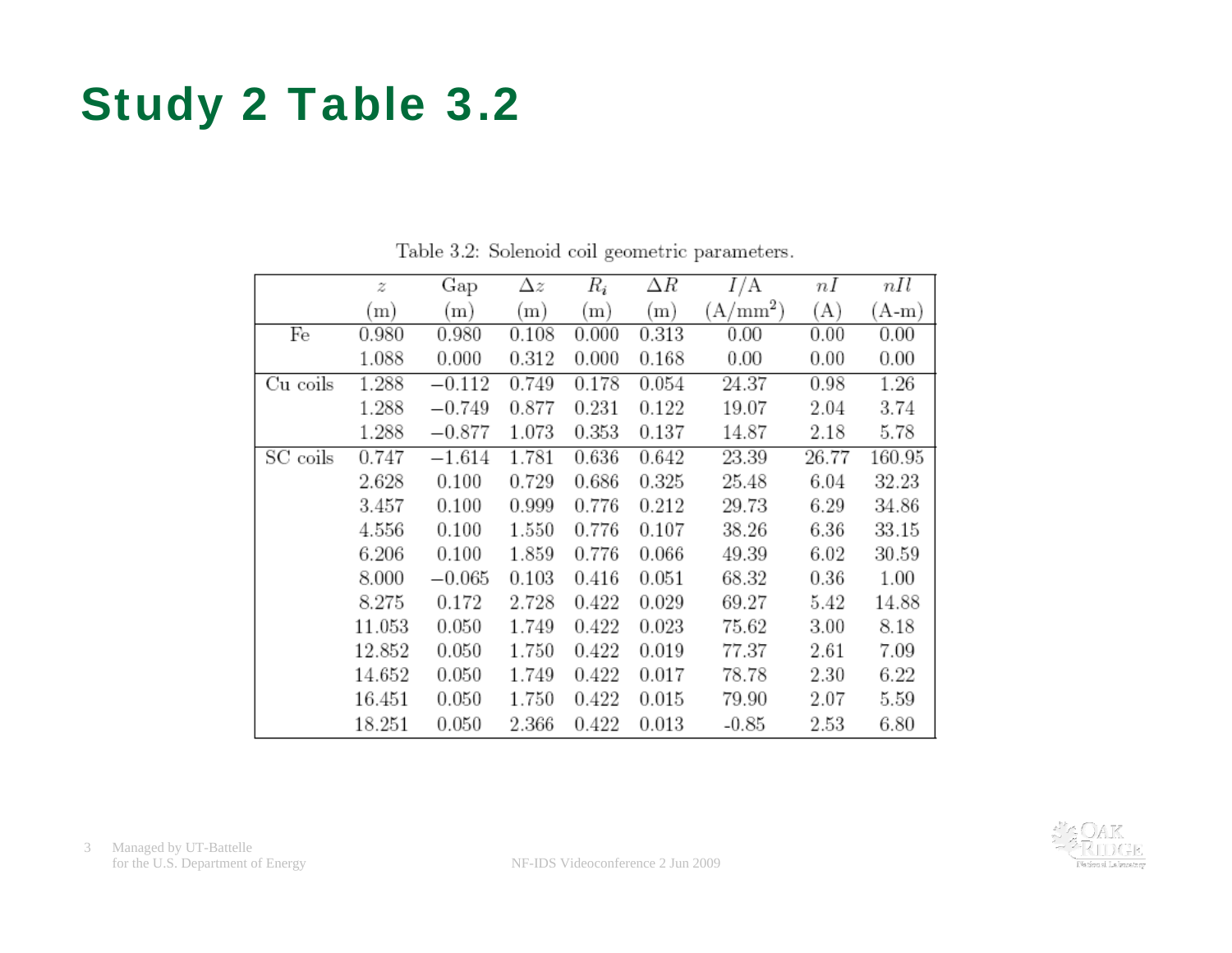# Study 2 Table 3.13

|                                 | H-C 1   | H-C 2   | H-C 3   |
|---------------------------------|---------|---------|---------|
| Avg. current density $(A/mm^2)$ | 244     | 191     | 149     |
| Winding inner radius (cm)       | 17.8    | 23.2    | 35.3    |
| Winding outer radius (cm)       | 23.2    | 35.3    | 49.0    |
| Radial build of windings (cm)   | 5.4     | 12.2    | 13.7    |
| Upstream end, $z_1$ (cm)        | $-71.2$ | $-71.2$ | $-71.2$ |
| Downstream end, $z_2$ (cm)      | 3.7     | 16.5    | 36.1    |
| Coil length, $z_2 - z_1$ (cm)   | 74.9    | 87.7    | 107.3   |
| Volume of windings $(m^3)$      | 0.052   | 0.196   | 0.389   |
| Approx. peak field $(T)$        | 20.0    | 18.6    | 16.1    |
| Avg. hoop tension (MPa)         | 118     | 124     | 115     |
| Conductor fraction $(\%)$       | 33.2    | 32.9    | 33.4    |
| Copper fraction $(\%)$          | 48.9    | 48.3    | 49.2    |
| Structural fraction $(\%)$      | 11.2    | 12.1    | 10.7    |
| Copper mass (tons)              | 0.243   | 0.893   | 1.77    |
| Stainless steel mass (tons)     | 0.048   | 0.194   | 0.334   |

Table 3.13: Parameters of the hollow-conductor magnets.

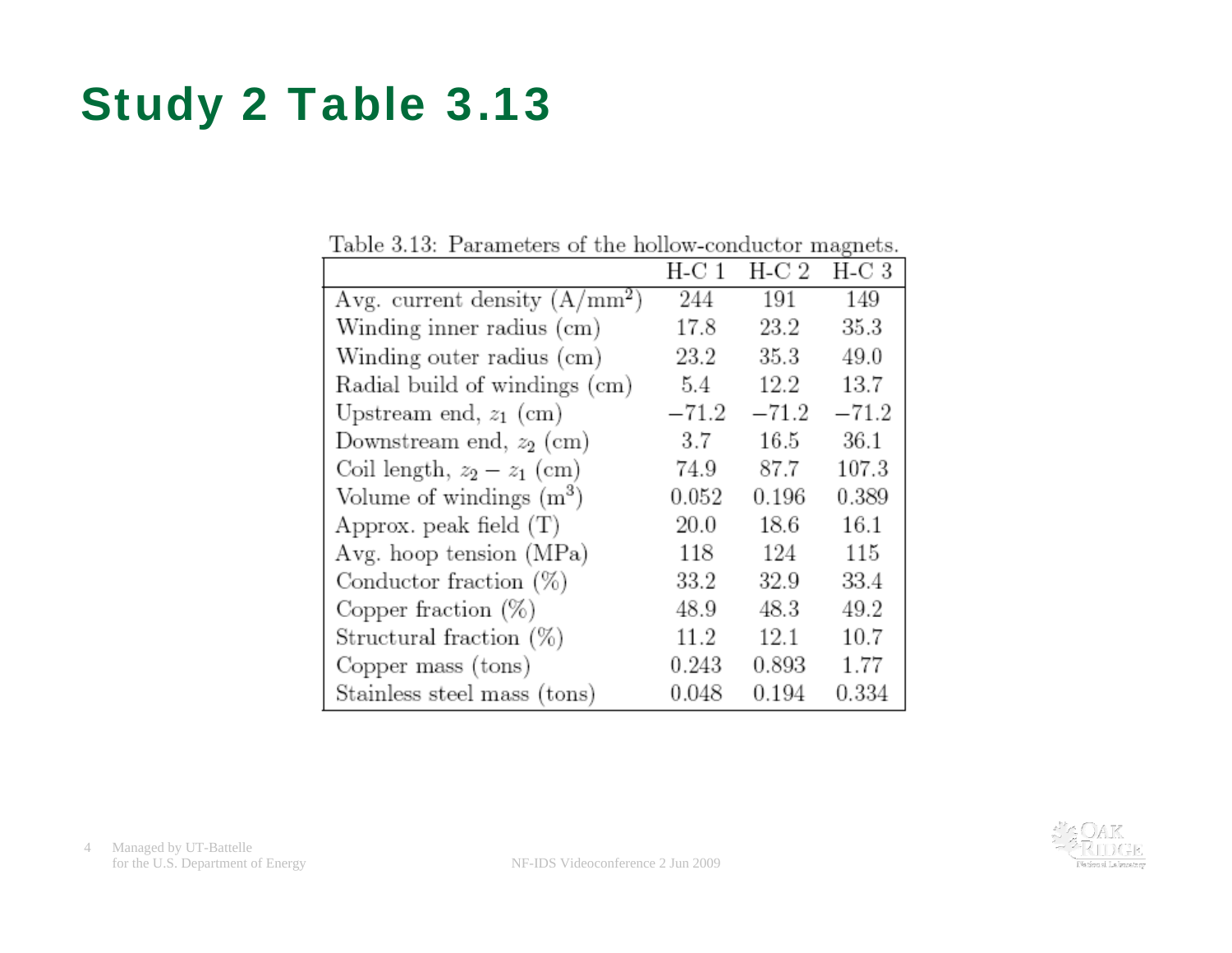# Study 2 Table 3.14

|                                 | SC <sub>1</sub> | SC <sub>2</sub> | SC <sub>3</sub> | SC <sub>4</sub> | SC 5     | SC6   | SC 7  | SC <sub>8</sub> |
|---------------------------------|-----------------|-----------------|-----------------|-----------------|----------|-------|-------|-----------------|
| Avg. current density $(A/mm^2)$ | 234             | 255             | 297             | 383             | 484      | 679   | 705   | 705             |
| Winding inner radius (cm)       | 63.6            | 68.6            | 77.6            | 77.6            | 77.6     | 42.4  | 42.2  | 42.2            |
| Winding outer radius (cm)       | 127.8           | 101.1           | 98.8            | 88.3            | 84.1     | 45.1  | 45.9  | 45.9            |
| Radial build of windings (cm)   | 64.2            | 32.5            | 21.2            | 10.7            | $6.56\,$ | 2.69  | 3.69  | 3.69            |
| Upstream end, $z_1$ (cm)        | $-125.3$        | 62.8            | 145.7           | 255.6           | 420.6    | 600.8 | 657.7 | 720.7           |
| Downstream end, $z_2$ (cm)      | 52.8            | 135.7           | 245.6           | 410.6           | 606.5    | 643.7 | 707.3 | 770.3           |
| Coil length, $z_2 - z_1$ (cm)   | 178.1           | 72.9            | 99.9            | 155.0           | 185.9    | 42.9  | 49.6  | 49.6            |
| Volume of windings $(m^3)$      | 6.88            | 1.26            | 1.17            | 0.866           | 0.619    | 0.032 | 0.051 | 0.051           |
| Approx. peak field $(T)$        | 14.0            | 11.8            | 8.74            | 6.21            | 4.33     | 3.33  | 3.03  | 3.03            |
| Avg. hoop tension $(MPa)$       | 209             | 206             | 201             | 184             | 163      | 96    | 90    | 90              |
| Conductor fraction $(\%)$       | 7.8             | 6.2             | 5.3             | $5.5\,$         | 6.2      | 8.2   | 8.3   | 8.3             |
| Copper fraction $(\%)$          | 10.4            | 10.9            | 12.1            | 16.4            | 21.8     | 38.5  | 39.9  | 39.9            |
| Structural fraction $(\%)$      | 31.8            | 32.9            | 32.6            | 28              | 22       | 3.4   | 1.8   | 1.8             |
| Vol. of superconductor (liters) | 538             | 79              | 62              | 48              | 38       | 3     | 4     | 4               |
| Copper mass (tons)              | 6.42            | 1.24            | 1.28            | 1.27            | 1.21     | 0.11  | 0.18  | 0.18            |
| Stainless steel mass (tons)     | 17.1            | 3.24            | 2.98            | 1.89            | 1.06     | 0.01  | 0.01  | 0.01            |

Table 3.14: Parameters of the upstream eight superconducting solenoids of the pion capture system.

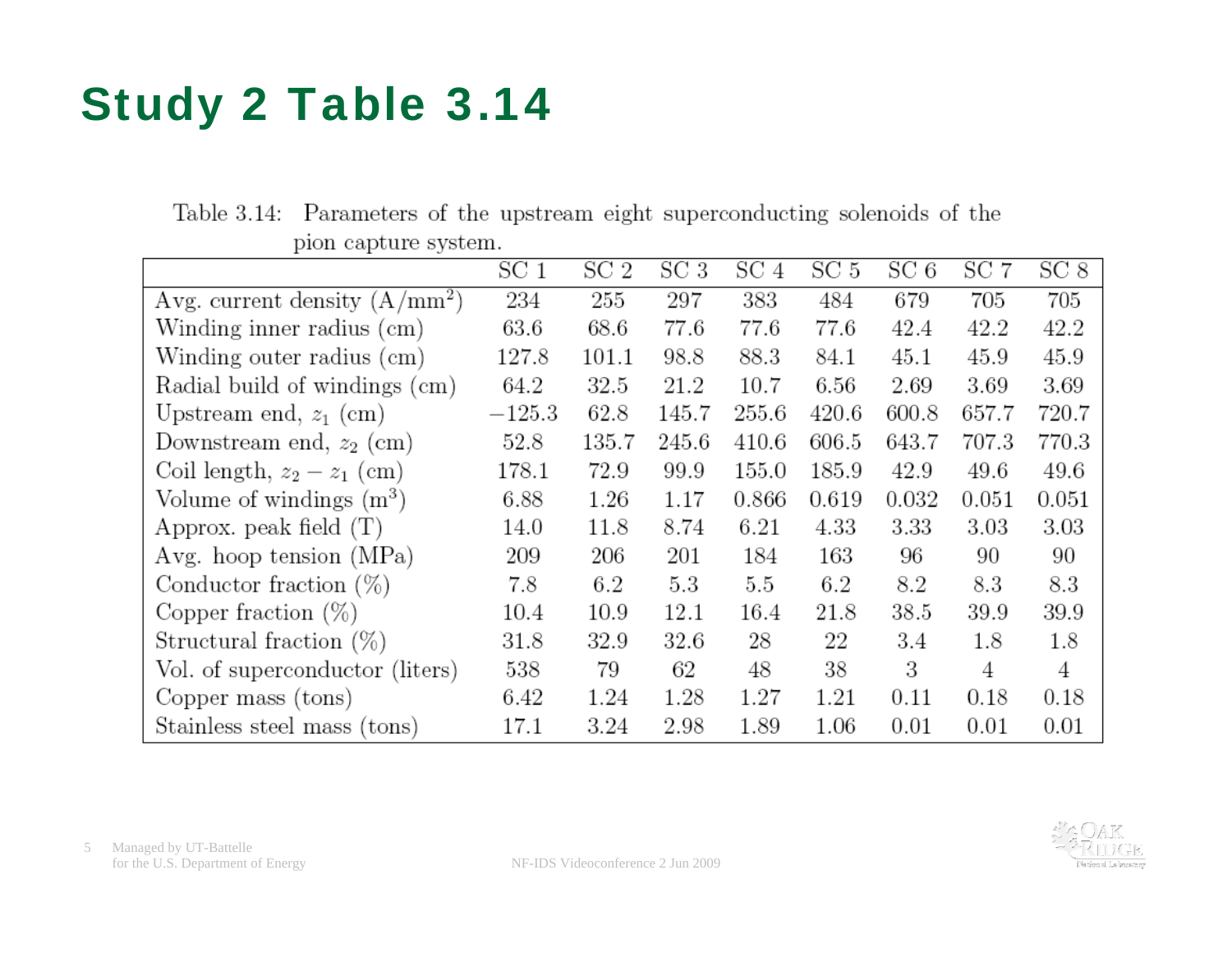## Study 2 MARS Data

```
# This is a data file describing the positions and 
# geometry of the SC solenoids. 
# 
# Number of SC Solenoids: 
13 # 
# Z0[cm] dZ[cm] R0[cm] dR[cm] 
-120.3d0 178.1d0 63.6d0 64.2d0  67.8d0 72.9d0 68.6d0 32.5d0  150.7d0 99.9d0 77.6d0 21.2d0 260.6d0 155.0d0 77.6d0
                        10.7d0
 425.6d0 185.9d0 77.6d0 6.6d0 605.0d0  10.3d0  41.6d0
                           5.1d0
632.5d0 272.8d0 42.2d0
                           2.9d0
910.3d0 174.9d0 42.2d0
                           2.3d0
1090.2d0 175.0d0 42.2d0 1.9d0 1270.2d0 174.9d0 42.2d0 1.7d0 1450.1d0 175.0d0 42.2d0 1.5d0 1630.1d0 236.6d0 42.2d0 1.3d0 1871.7d0 3128.0d0 42.2d0 1.2d0
```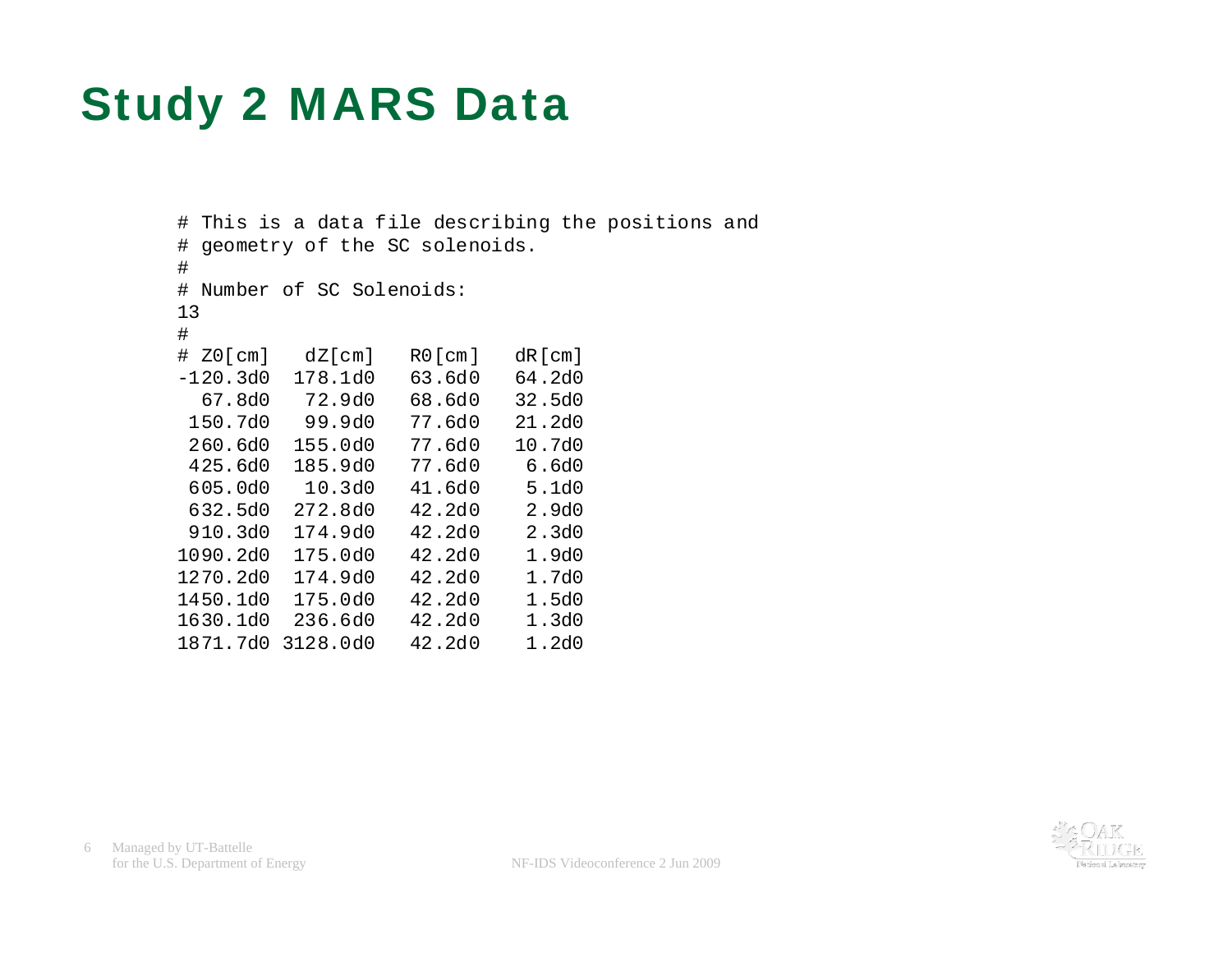# NF Cryostat 1 Study 2 Layout



#### **Based on Study II Tables 3.13, 3.14 Dimensions in cm**

7 Managed by UT-Battelle



for the U.S. Department of Energy NF-IDS Videoconference 2 Jun 2009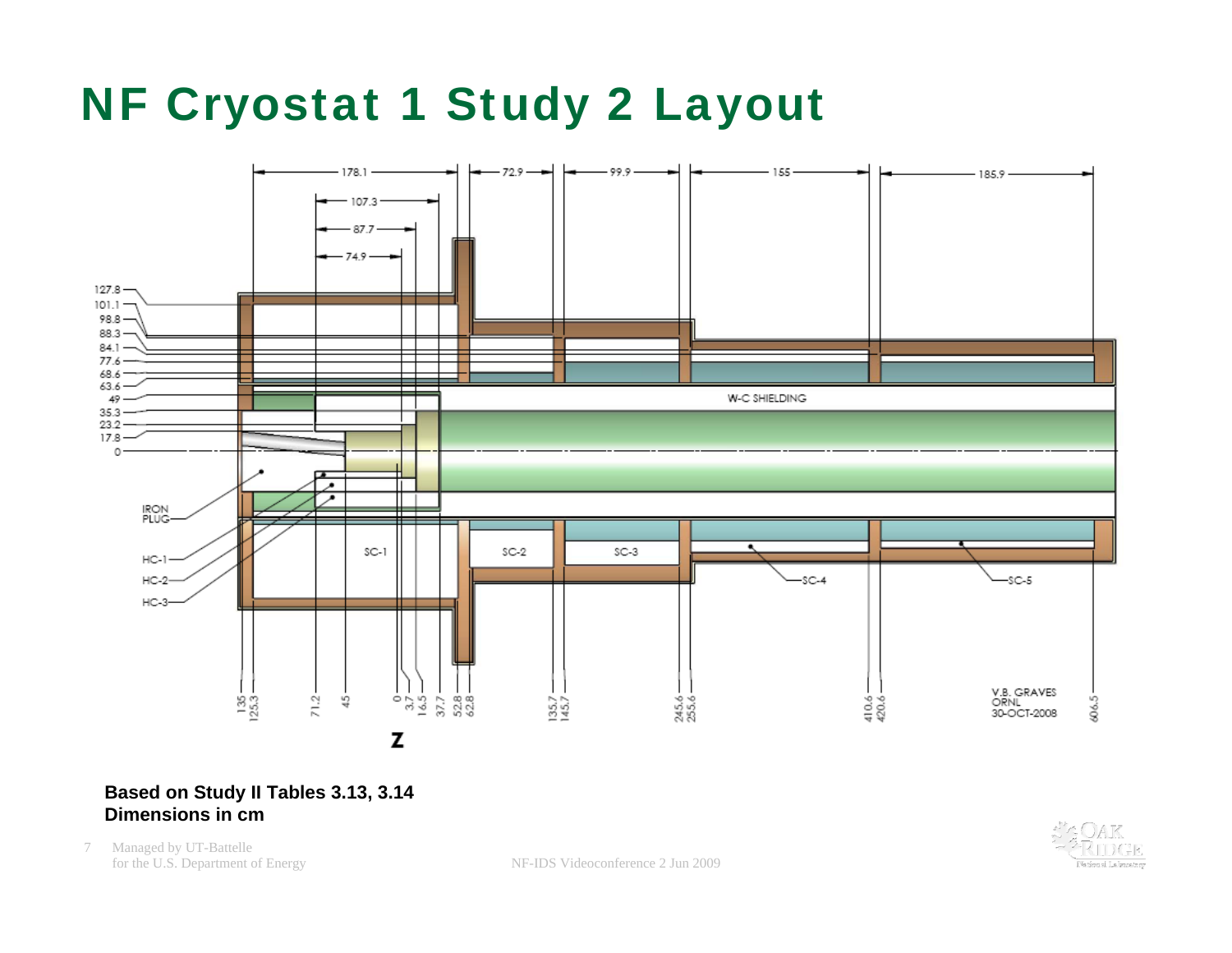# Study 2A Table 1

|                    |                            | ---------  |            |                             |                                        |  |  |  |  |  |  |  |  |
|--------------------|----------------------------|------------|------------|-----------------------------|----------------------------------------|--|--|--|--|--|--|--|--|
|                    | Target and Capture Section |            |            |                             |                                        |  |  |  |  |  |  |  |  |
| No. (Type)         | z-position (m)             | Length (m) | Radius (m) | Thick <sup>ness</sup> $(m)$ | Curr <sup>ent</sup> density $(A/mm^2)$ |  |  |  |  |  |  |  |  |
| 1(SC)              | $-1.252$                   | 0.683      | 0.640      | 0.640                       | 52.87                                  |  |  |  |  |  |  |  |  |
| 2(F <sub>e</sub> ) | $-0.846$                   | 0.326      | 0.430      | 0.010                       | 29.29                                  |  |  |  |  |  |  |  |  |
| 3 (Fe)             | $-0.726$                   | 0.206      | 0.150      | 0.010                       | 46.36                                  |  |  |  |  |  |  |  |  |
| $4$ (Cu)           | $-0.500$                   | 0.948      | 0.160      | 0.070                       | 16.52                                  |  |  |  |  |  |  |  |  |
| 5(Cu)              | $-0.500$                   | 1.320      | 0.240      | 0.100                       | 19.69                                  |  |  |  |  |  |  |  |  |
| $6$ (Cu)           | $-0.500$                   | 1.791      | 0.350      | 0.160                       | 20.96                                  |  |  |  |  |  |  |  |  |
| 7 (SC)             | $-0.400$                   | 0.690      | 1.000      | 0.210                       | 26.23                                  |  |  |  |  |  |  |  |  |
| 8 (SC)             | 0.310                      | 0.640      | 0.800      | 0.210                       | 52.95                                  |  |  |  |  |  |  |  |  |
| 9(SC)              | 1.070                      | 0.850      | 0.800      | 0.210                       | 63.02                                  |  |  |  |  |  |  |  |  |
| 10(SC)             | 1.940                      | 0.880      | 0.800      | 0.150                       | 47.09                                  |  |  |  |  |  |  |  |  |
| 11(SC)             | 2.840                      | 1.160      | 0.800      | 0.090                       | 56.74                                  |  |  |  |  |  |  |  |  |
| 12(SC)             | 4.100                      | 0.470      | 0.673      | 0.070                       | 45.97                                  |  |  |  |  |  |  |  |  |
| 13 (SC)            | 4.590                      | 1.127      | 0.800      | 0.050                       | 65.18                                  |  |  |  |  |  |  |  |  |
| 14 (SC)            | 5.803                      | 1.070      | 0.740      | 0.050                       | 44.00                                  |  |  |  |  |  |  |  |  |
| 15 (SC)            | 6.910                      | 1.360      | 0.849      | 0.050                       | 39.77                                  |  |  |  |  |  |  |  |  |
| 16(SC)             | 8.500                      | 0.990      | 1.000      | 0.050                       | 45.69                                  |  |  |  |  |  |  |  |  |
| 17(SC)             | 9.800                      | 1.900      | 1.000      | 0.050                       | 32.01                                  |  |  |  |  |  |  |  |  |
| 18 (SC)            | 12.180                     | 0.470      | 1.000      | 0.100                       | 42.96                                  |  |  |  |  |  |  |  |  |

TABLE I: Magnetic Lattice Components: target, capture, matching, drift sections

8 Managed by UT-Battelle for the U.S. Department of Energy NF-IDS Videoconference 2 Jun 2009

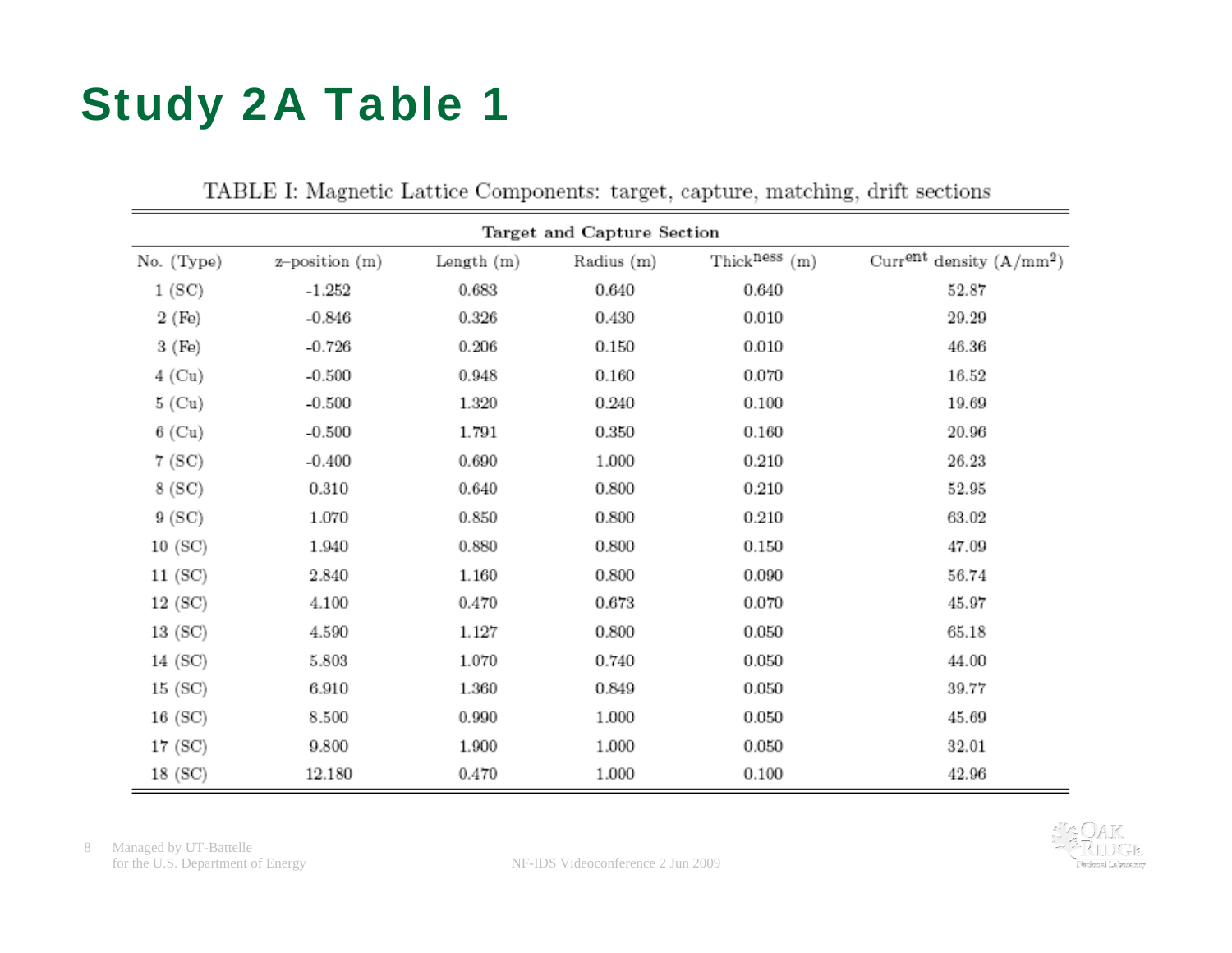| Neutrino Factory Magnet Geometry Comparison |           |                 |                  |                        |            |                 |                  |                        |          |                 |                  |                        |          |                 |                  |                        |          |
|---------------------------------------------|-----------|-----------------|------------------|------------------------|------------|-----------------|------------------|------------------------|----------|-----------------|------------------|------------------------|----------|-----------------|------------------|------------------------|----------|
| Study 2A<br><b>Nomenclature</b>             |           | Z-position (m)  |                  |                        | Length (m) |                 |                  | Radius (m)             |          |                 |                  | Thickness (m)          |          |                 |                  |                        |          |
| No.                                         | Type      | Study 2<br>T3.2 | Study 2<br>T3.14 | Study 2<br><b>MARS</b> | Study 2A   | Study 2<br>T3.2 | Study 2<br>T3.14 | Study 2<br><b>MARS</b> | Study 2A | Study 2<br>T3.2 | Study 2<br>T3.14 | Study 2<br><b>MARS</b> | Study 2A | Study 2<br>T3.2 | Study 2<br>T3.14 | Study 2<br><b>MARS</b> | Study 2A |
|                                             | <b>SC</b> | 0.747           | $-1.253$         | $-1.203$               | $-1.252$   | 1.781           | 1.781            | 1.781                  | 0.683    | 0.636           | 0.636            | 0.636                  | 0.640    | 0.642           | 0.642            | 0.642                  | 0.640    |
| $\overline{2}$                              | Fe        | 0.980           |                  |                        | $-0.846$   | 0.108           |                  |                        | 0.326    | 0.000           |                  |                        | 0.430    | 0.313           |                  |                        | 0.010    |
| 3                                           | Fe        | 1.088           |                  |                        | $-0.726$   | 0.312           |                  |                        | 0.206    | 0.000           |                  |                        | 0.150    | 0.168           |                  |                        | 0.010    |
|                                             | Cu        | 1.288           |                  |                        | $-0.500$   | 0.749           |                  |                        | 0.948    | 0.178           |                  |                        | 0.160    | 0.054           |                  |                        | 0.070    |
| 5                                           | Cu        | 1.288           |                  |                        | $-0.500$   | 0.877           |                  |                        | 1.320    | 0.231           |                  |                        | 0.240    | 0.122           |                  |                        | 0.100    |
| 6                                           | Cu        | 1.288           |                  |                        | $-0.500$   | 1.073           |                  |                        | 1.791    | 0.353           |                  |                        | 0.350    | 0.137           |                  |                        | 0.160    |
|                                             | <b>SC</b> | 2.628           | 0.628            | 0.678                  | $-0.400$   | 0.729           | 0.729            | 0.729                  | 0.690    | 0.686           | 0.686            | 0.686                  | 1.000    | 0.325           | 0.325            | 0.325                  | 0.210    |
| 8                                           | <b>SC</b> | 3.457           | 1.457            | 1.507                  | 0.310      | 0.999           | 0.999            | 0.999                  | 0.640    | 0.776           | 0.776            | 0.776                  | 0.800    | 0.212           | 0.212            | 0.212                  | 0.210    |
| 9                                           | <b>SC</b> | 4.556           | 2.556            | 2.610                  | 1.070      | 1.550           | 1.550            | 1.550                  | 0.850    | 0.776           | 0.776            | 0.776                  | 0.800    | 0.107           | 0.107            | 0.107                  | 0.210    |
| 10                                          | <b>SC</b> | 6.206           | 4.206            | 4.256                  | 1.940      | 1.859           | 1.859            | 1.859                  | 0.880    | 0.776           | 0.776            | 0.776                  | 0.800    | 0.066           | 0.656            | 0.066                  | 0.150    |
| 11                                          | <b>SC</b> | 8.000           | 6.008            | 6.050                  | 2.840      | 0.103           | 0.429            | 0.103                  | 1.160    | 0.416           | 0.424            | 0.416                  | 0.800    | 0.051           | 0.269            | 0.051                  | 0.090    |
| 12                                          | <b>SC</b> | 8.275           | 6.577            | 6.325                  | 4.100      | 2.728           | 0.496            | 2.728                  | 0.470    | 0.422           | 0.422            | 0.422                  | 0.673    | 0.029           | 0.369            | 0.029                  | 0.070    |
| 13                                          | <b>SC</b> | 11.053          | 7.207            | 9.103                  | 4.590      | 1.749           | 0.496            | 1.749                  | 1.127    | 0.422           | 0.422            | 0.422                  | 0.800    | 0.023           | 0.369            | 0.023                  | 0.050    |
| 14                                          | <b>SC</b> | 12.852          |                  | 10.902                 | 5.803      | 1.750           |                  | 1.750                  | 1.070    | 0.422           |                  | 0.422                  | 0.740    | 0.019           |                  | 0.019                  | 0.050    |
| 15                                          | <b>SC</b> | 14.652          |                  | 12.702                 | 6.910      | 1.749           |                  | 1.749                  | 1.360    | 0.422           |                  | 0.422                  | 0.849    | 0.017           |                  | 0.017                  | 0.050    |
| 16                                          | <b>SC</b> | 16.451          |                  | 14.501                 | 8.500      | 1.750           |                  | 1.750                  | 0.990    | 0.422           |                  | 0.422                  | 1.000    | 0.015           |                  | 0.015                  | 0.050    |
| 17                                          | <b>SC</b> | 18.251          |                  | 16.301                 | 9.800      | 2.366           |                  | 2.366                  | 1.900    | 0.422           |                  | 0.422                  | 1.000    | 0.013           |                  | 0.013                  | 0.050    |
| 18                                          | <b>SC</b> |                 |                  | 18.717                 | 12.180     |                 |                  | 31.280                 | 0.470    |                 |                  |                        | 1.000    |                 |                  | 0.012                  | 0.100    |

#### **Notes:**

1. Study 2 data taken from Tables 3.2 and 3.14

2. Study 2A data taken from http://www.cap.bnl.gov/mumu/study2a/rf-properties.pdf

3. Study 2 Z0 defined as 0.6m downstream of nozzle. Nozzle at Z=-60cm. Magnetic center at Z=-30cm. Jet/beam intersection at Z=-15cm.

- $\bullet$ **Magnet nomenclature changed in Study 2A - magnet numbers independent of type**
- **Values differ even within Study 2 Tables 3.2 / 3.14**
- **SC magnet geometry identical for Study 2 & Study 2 MARS**
- $\bullet$ **Z0 references for all cases are different**
- $\bullet$ **Study 2A Iron Plug geometry (thickness) not clear**
- **SC magnet lengths differ greatly between Study 2 & Study 2A**



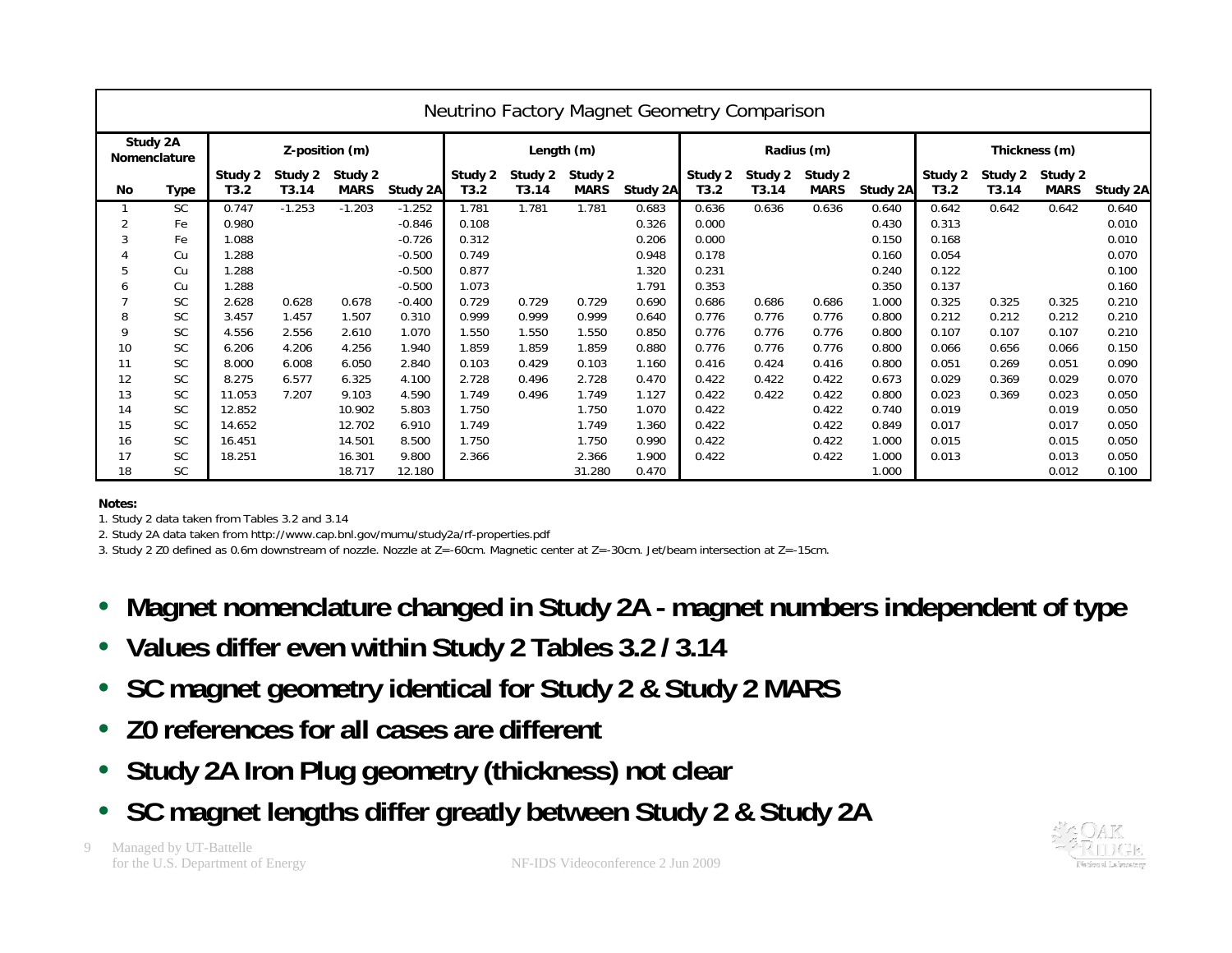# Geometry Comparison

- **Significant geometry differences**
- **Jet/beam interaction in Study 2A in second or third SC magnet**
- **Data needs to be reviewed**